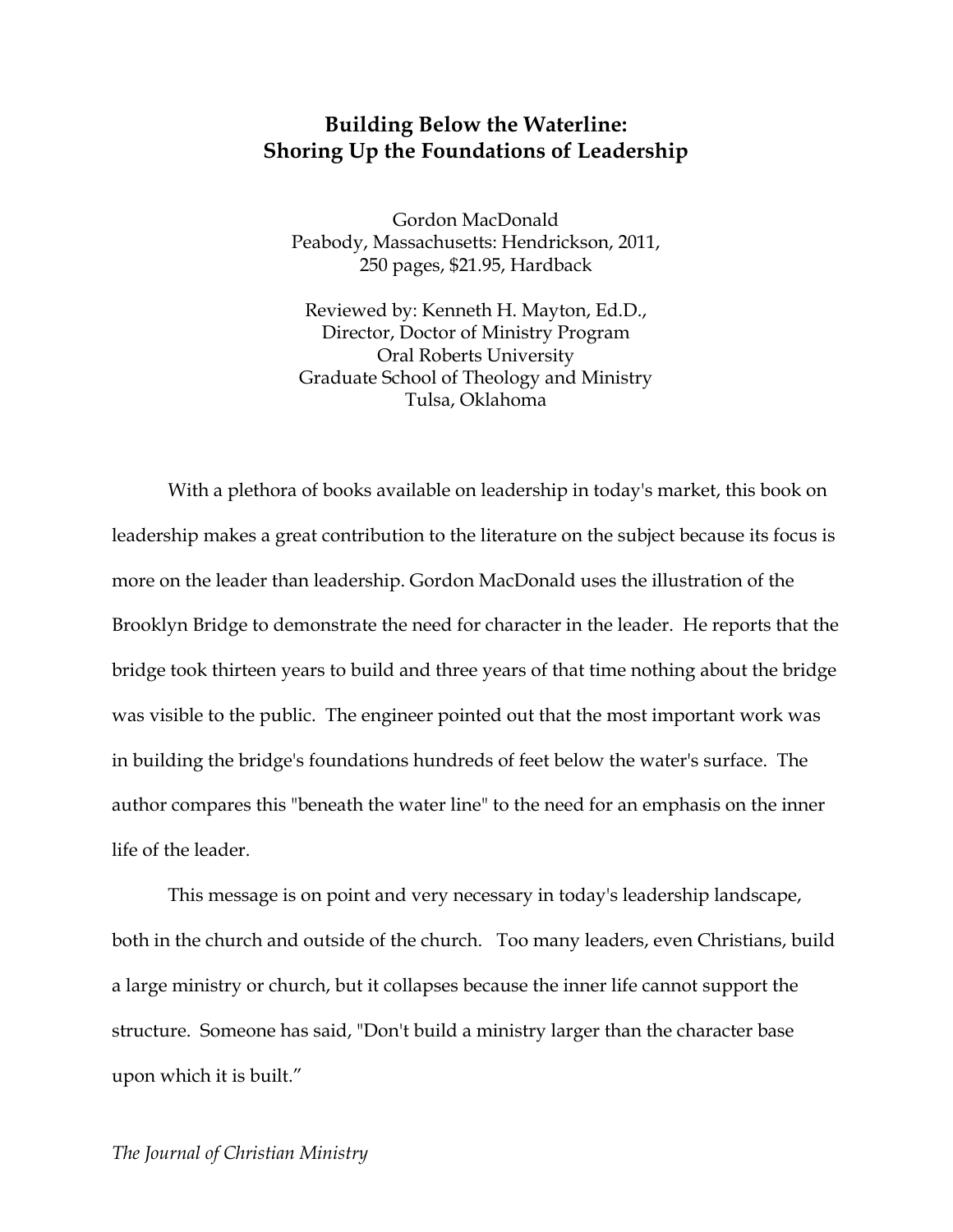The author is Gordon MacDonald who is a highly respected author, speaker and teacher in the Evangelical World. He is Pastor Emeritus of Grace Chapel in Lexington, MA where he was senior Minister for twenty years. He is author of more than a dozen books, the most famous being, "Ordering Your Private World" (more than one and a half million copies are in print worldwide). Other books include: "A Resilient Life;" "Secrets of a Generous Life;" "The Life God Blesses," "Renewing Your Spiritual Passion," "When Men Think Private Thoughts,"; "Mid-Course Correction" and "Who Stole My Church?" He currently serves as Editor-At-Large for Leadership Journal. He and his wife, Gail, live in Canterbury, NH, and have two grown daughters and five grandchildren.

Reverend McDonald's academic achievements include a B.A. from the University of Colorado (1962) and an M.Div. from Denver Seminary (1966). Denver Seminary awarded him and honorary Doctor of Divinity in 2011 and Barrington College (which merged with Gordon College) awarded him an honorary Doctor of Divinity degree in 1979. He was named Chancellor of Denver Seminary in 2011. He also served as interim president for the 2008-09 academic year.

This volume is true to its title in that it is filled with basic, hard-hitting lessons about building the inner life or soul of the leader. It is divided into two clear parts--the inner and the outer lives of the leader. The chapters under these two sections are more personal than practical (although they are practical) and as stated earlier, more about the leader than leading or leadership.

2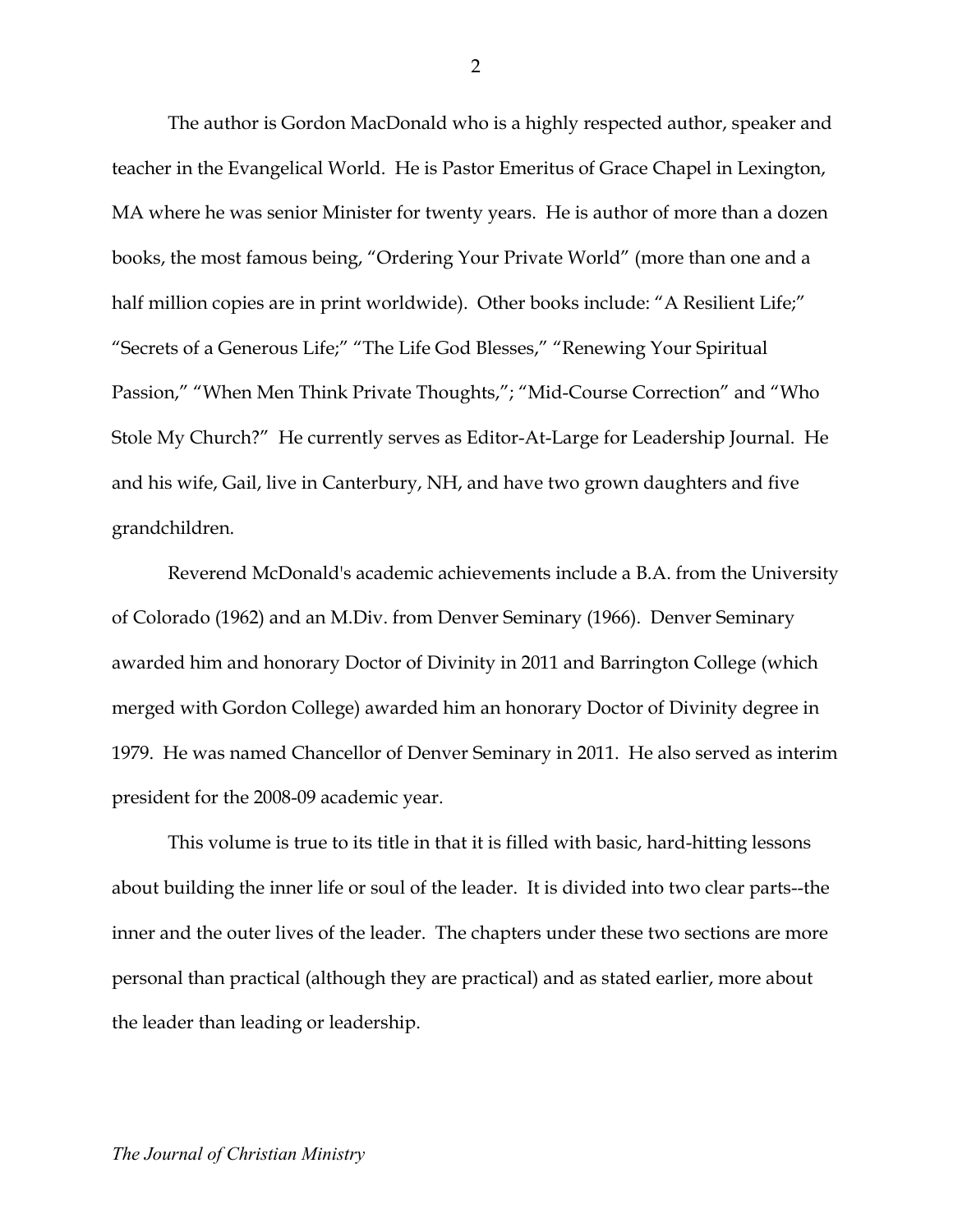The chapters are not lengthy and deal with a basic focus on the leader and the inner life. This emphasis on the inner life reminds me of Parker Palmer's book, The Courage to Teach. Each chapter is carefully crafted by an author with an obvious amount of training and experience. It reads in a "Paul to Timothy fashion" or much like an elder sharing the wealth of knowledge with a younger person. Chapter titles indicate the direction of the Inner Life section: Finding Your Center; Six Words to Live By; Monday Morning Restoration; The Private Times of a Public Leader. Subjects under the "outer life" include: The 3:00 Phone Call; When Things Get Ugly; How a Mighty Church Falls; Pastor's Progress.

One of the most powerful parts of the book is found on page 43 under the title, Searching Your Motivations. Gordon talks about a crisis he experienced when he came face to face with his reason for being a minister. He stated that he was doing ministry in his natural giftedness. He began to examine his motivations for ministry and discovered what he called, "substandard motives."

He discovered several: The need for approval (not to please his mom); validation from achievement (why what we do is not good enough); the longing for intimacy (the desire to connect closely with people); the power of idealism (come to mid-life and discover motivations for ministry are inadequate).

This is a sample of what is contained in this small book. I recommend this book to all ministers for their personal growth and development, DMin directors, educators, and ministerial students.

3

## *The Journal of Christian Ministry*